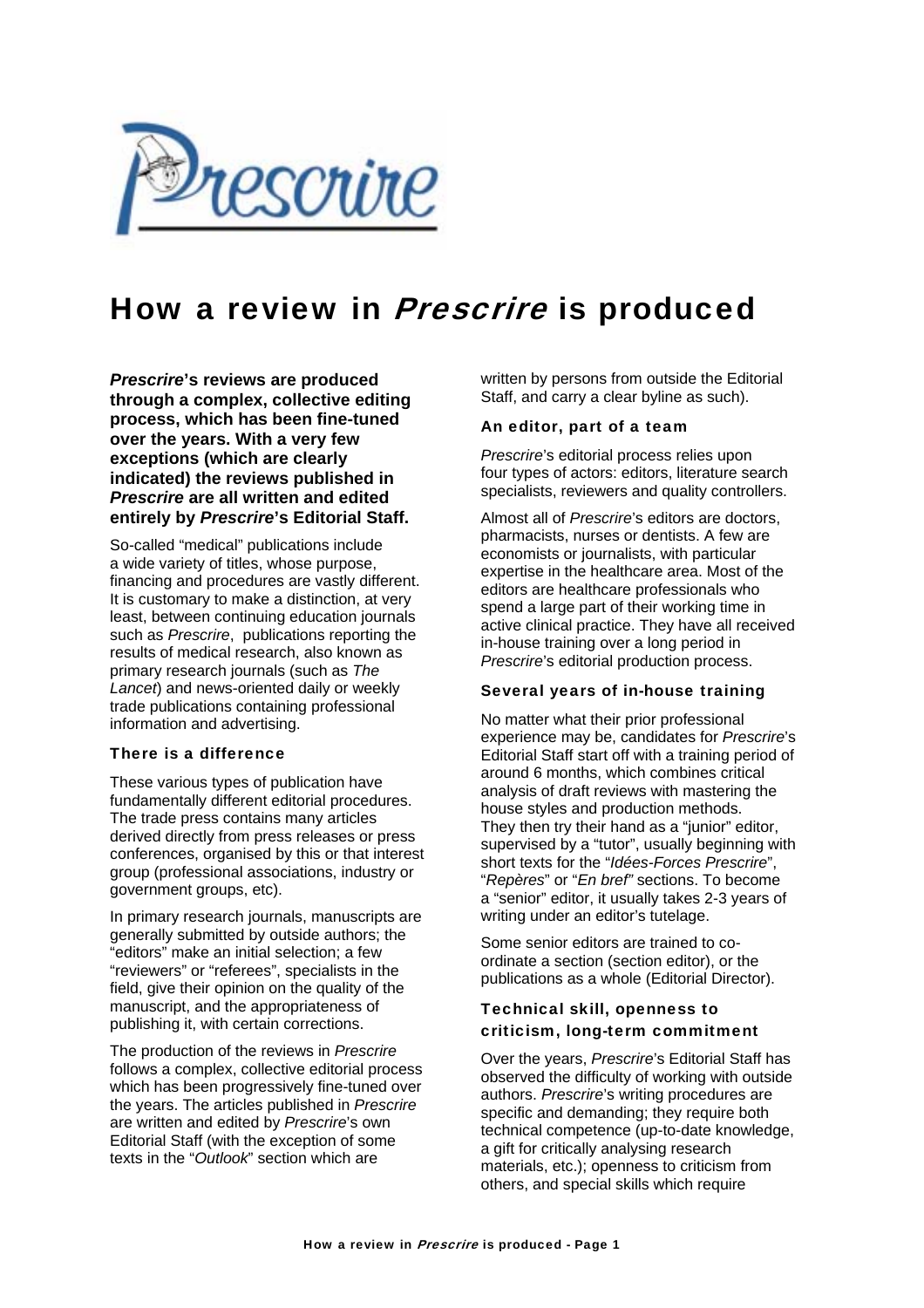extensive on-the-job training and a long-term commitment. Today, it is very unusual for a text to be written by someone from outside *Prescrire*'s Editorial Staff.

## A collective editorial process

For each section, the choice of proposed articles is made collectively by a group of editors, coordinated by the section editor. Regular meetings are held to draw up a list of subjects, chosen first of all for their relevance to practitioners, and secondly according to how well they fit into *Prescrire*'s database of reviews

## A detailed editorial plan

An editor is put in charge of each proposed subject, backed up by a referring editor (chosen from among the senior editors). Together these two develop a detailed editorial plan ("*calage*"), with input from the other editors, the section editor and the Editorial Director, either in writing or during a meeting. The editorial plan aims to define the objectives for the piece, the questions it will attempt to answer, the points which will deliberately not be addressed, and the initial avenues for the literature search.

### Sorting the results of the literature search

The editor in charge of the proposed review puts together a request for a search of the literature, developed with *Prescrire*'s Literature Search Department. The search strategy is adapted to the subject, in collaboration with the editor, who is provided with documents from Prescrire's Literature Search Department, a selection of documents available over the Internet, and lists of materials gleaned from searches of several data bases and from various organisations. The editor and information search specialists work together until they arrive at a search strategy that is perfectly adapted to the editorial objective. The literature search can also be supplemented later, according to whatever needs may arise as the article takes shape.

### Editor in charge and referring editor

The first editorial stage consists of sorting through the results of the literature search and ordering the documents that appear to be pertinent, from among all the materials identified by the Literature Search department.

An exceptionally large number of persons are involved in rereading *Prescrire*'s articles.

With the information thus obtained, the editor writes a first draft, which is then submitted to the referring editor, who is in charge of discussing its structure, checking on the intelligibility and solidity of its argumentation and the value of its bibliography, helping to better separate established facts from hypotheses, and requesting corrections or additions, etc. A standard list of the essential points to be checked by the referring editor has been drawn up, in order to ensure the quality of this work. The editor in charge and the referring editor continue to work together until they arrive at a text that satisfies the requirements at this stage.

### Section editor

The version jointly produced by the editor in charge and the referring editor is then forwarded to the relevant section editor (along with the outline of the editorial plan, the literature search proposal, the materials utilised as well as the unused documents, in addition to the different preparatory drafts). The section editor carries out a preliminary check of the text, with the results of the literature search in hand, and makes any necessary corrections. The section editor then approves the draft to be submitted to outside reviewers' groups for quality control.

## Numerous and multidisciplinary groups of reviewers

The draft article is submitted, anonymously, to a group of reviewers in charge of criticising both its substance (is it reliable, up-to-date, adapted to day-to-day practice, etc) and its style (structure, syntax, readability, etc).

### A custom-tailored reviewers' group

The reviewers' groups, each made up of 10 to 40 persons according to the nature and the breadth of the proposed article, are specially put together on a "custom" basis for each text. Reviewers belong to three complementary categories: professionals from outside the Editorial Staff who are specialists in the subject at hand; methodologists; and practitioners representative of *Prescrire*'s subscribers (namely, doctors and pharmacists, specialists and general practitioners, on hospital staff or in private practice). Members of the Editorial Staff are added to round out the reviewers' groups, both for their own expertise and to ensure proper coordination between the sections.

Many continuing education publications have a "scientific committee" or a "steering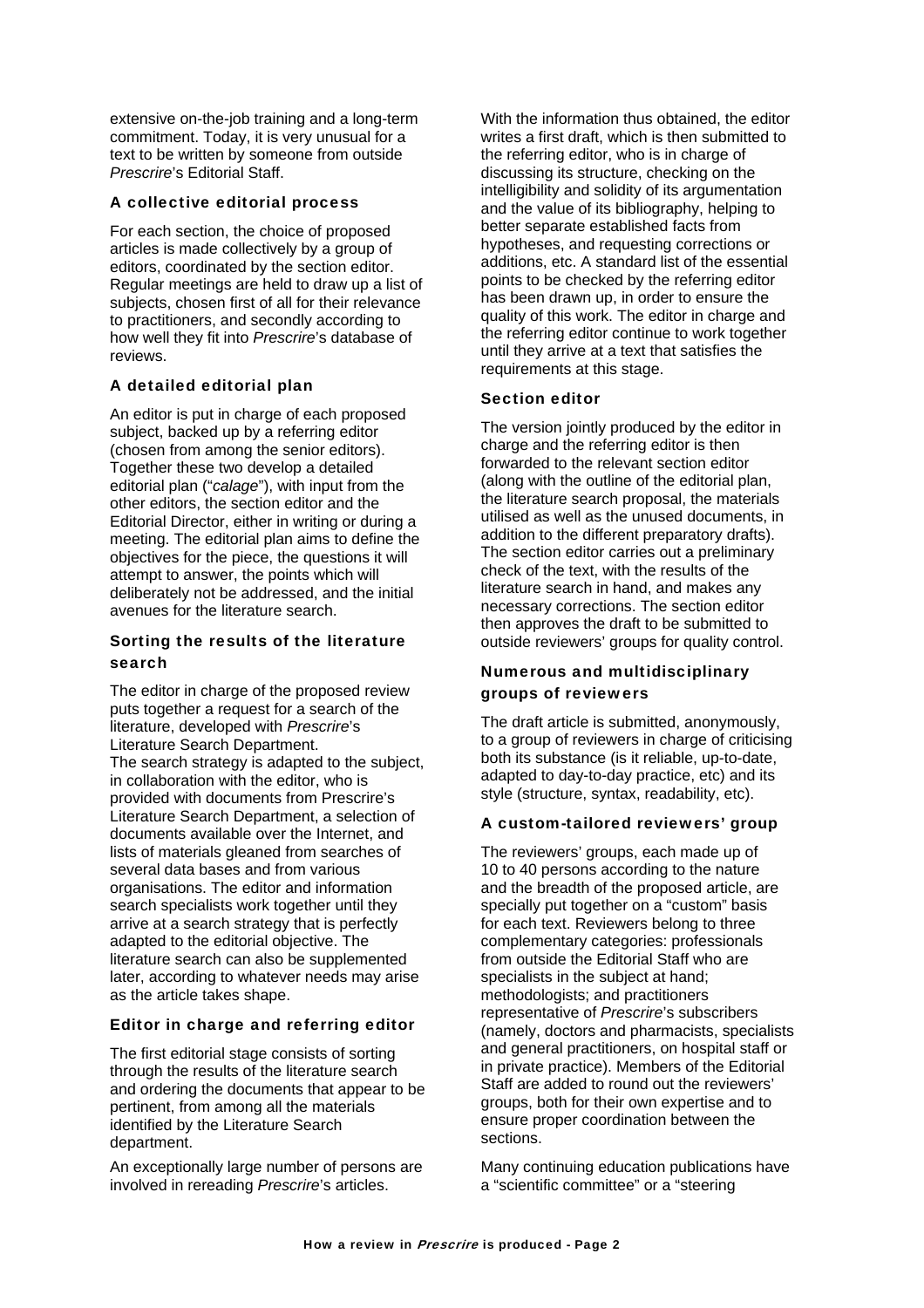committee", which are often largely honorific. In primary research journals, the manuscripts submitted are analysed by a limited number of "reviewers" (the "peer review" system), often just two per article.

Throughout the world, a few publications who are critical of medicines, and some organisations that publish clinical guidelines, have reviewing procedures similar to *Prescrire*'s and their articles are reread by a number of reviewers comparable to *Prescrire*'s.

#### Contributors identified

The list of reviewers from outside the Editorial Staff who contributed to one or several articles in an issue are identified in the masthead, on the inside front cover (with the exception of a few reviewers who prefer to remain anonymous).

*Prescrire* does not generally rely upon university hospital specialists to write its texts. However these specialists on a given subject have a key role in the reviewers' groups, where their input often proves very useful.

### Editing and quality control: always collective

The importance of the reviewers' input in the end result published in *Prescrire* can vary. It may appear modest, when the draft sent to the reviewers is already very final (confirmation of the article's quality is none the less essential). It can be more significant, even decisive, especially for long and complex articles or controversial subjects, for which information is scarce and difficult to obtain.

### Contributions analysed critically

The quality of editing also depends, of course, upon the reviewers, how up-to-date their knowledge is, how available and how critical they are. The editors analyse the outside reviewers' contributions, for each article, taking into account the breadth of their remarks on the style and on the substance.

Specialised reviewers who never or only rarely submit remarks, who offer unsubstantiated critiques, or whose contribution is limited or of little relevance, are left to one side. On the contrary, reviewers who frequently offer relevant and constructive remarks, who supply detailed references in support of their comments, or who root out significant errors, are called upon regularly.

The reviewers who are drawn from among the subscribers are rotated regularly, to allow for a "fresh eye" and to give those who have already done a lot of reviewing a break.

#### Rewriting by the editor in charge

Comments by the reviewers' groups allow the editor in charge (who once again has the entire dossier in hand) to establish a new draft, after an update of the literature search. Reviewers' comments are analysed and critically sorted by the editor in charge. It is not just a matter of compiling the remarks, but of taking in the constructive criticism, leaving aside unfounded suggestions, reworking passages that readers did not properly understand, etc.

## Internal quality control supervised by the section editor

This revised draft is once again checked, with the entire dossier in hand (including the comments from the reviewers' groups), by the section editor, who submits a final draft to be read by the Editorial Director and by a person in charge of internal quality control, with the supporting materials in hand. This quality control is to ensure that the text matches the content of the supporting materials, to check the accuracy of the quotations and the sources quoted, and to make sure there are no inconsistencies between the text, the tables, the footnotes, insets and various figures (prices, staffing, percentages, etc). The section editor, after having taken in the proposed corrections and taken into account one last update of the literature search, circulates the article, laid out according to the section's design, and it is checked one last time by the editor in charge, the Editorial Director and certain other editors who are involved with the particular theme.

### Layout and final corrections

To finish off, a proof-reader reviews the laid-out article in search of lingering "typos", any misspellings which may remain, etc. The Editorial Director can then sign off on the collective effort, and give approval for the article to be printed in an upcoming issue.

### A collective byline

The choice of the word "editor" rather than author serves to underscore the collective nature of the way that *Prescrire*'s texts are produced, the fact that they are in no way an "author's opinion". For the same reason, texts are signed collectively "*Prescrire*".